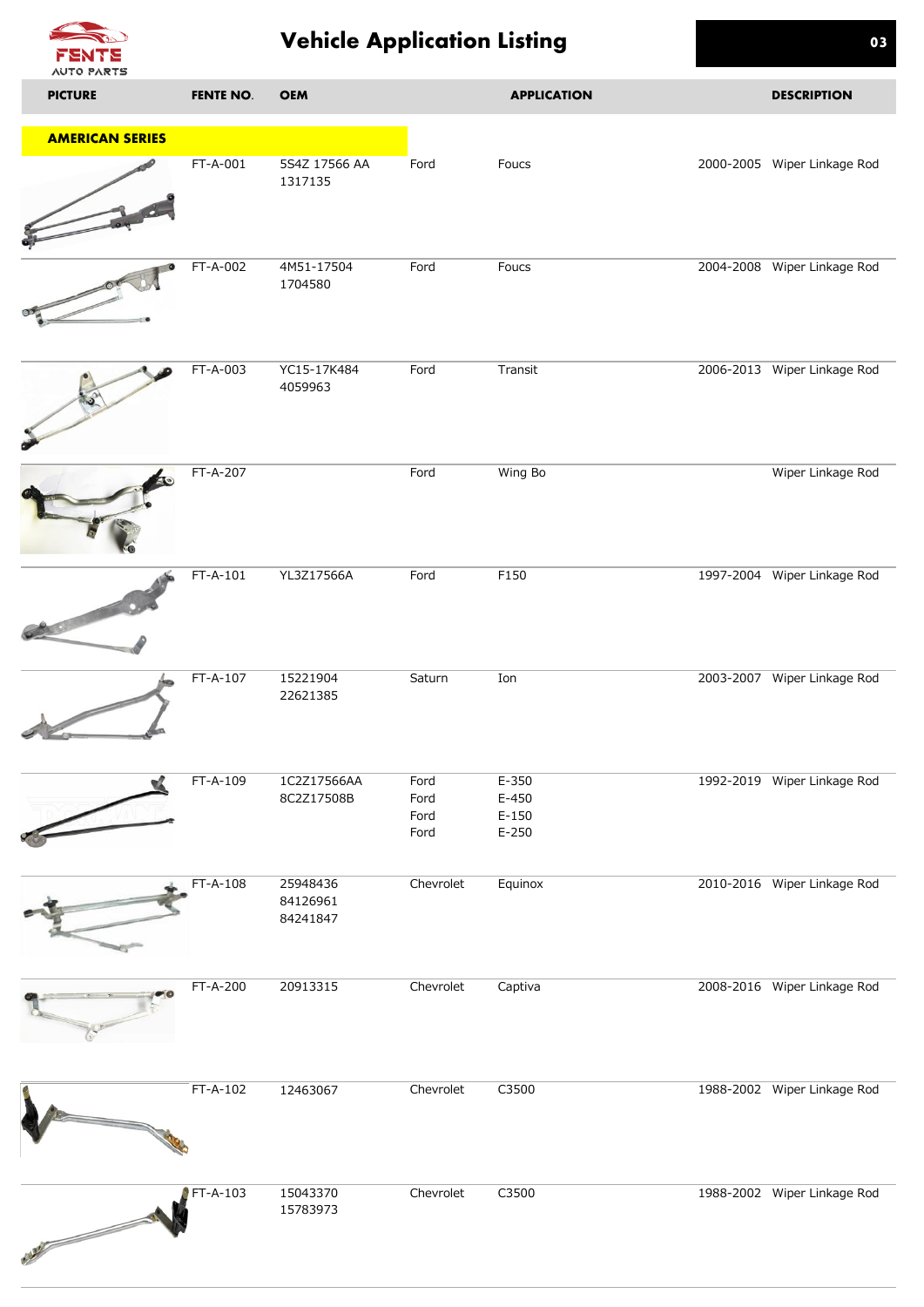| FT-A-104 | 12368681                         | Chevrolet                            | Classic/Malibu            |           | 1997-2005 Wiper Linkage Rod |
|----------|----------------------------------|--------------------------------------|---------------------------|-----------|-----------------------------|
| FT-A-105 | 22711011                         | Chevrolet                            | Malibu                    |           | 2005-2012 Wiper Linkage Rod |
| FT-A-013 | 95971326                         | Chevrolet                            | Cruze                     |           | 2011-2015 Wiper Linkage Rod |
| FT-A-014 | 93735327                         | Chevrolet                            | Lova                      |           | Wiper Linkage Rod           |
| FT-A-015 | 93734766<br>94826554<br>96327029 | Chevrolet                            | Epica                     |           | Wiper Linkage Rod           |
| FT-A-004 | 96450750<br>96415083             | Chevrolet                            | Aveo                      |           | 2004-2008 Wiper Linkage Rod |
| FT-A-005 | 95168355                         | Chevrolet                            | Aveo                      |           | Wiper Linkage Rod           |
| FT-A-006 | 9028849                          | Chevrolet                            | New Sail                  |           | Wiper Linkage Rod           |
| FT-A-011 | 22695004<br>25830165             | Chevrolet<br>Pontiac                 | Cobalt<br>G <sub>5</sub>  | 2007-2010 | 2005-2010 Wiper Linkage Rod |
| FT-A-106 | 12365395                         | Chevrolet<br>Pontiac<br><b>Buick</b> | Venture<br>Montana<br>GL8 |           | 1997-2005 Wiper Linkage Rod |
| FT-A-201 | 95915120                         | <b>Buick</b><br>Chevrolet            | Encore<br>Trax            |           | 2013-2019 Wiper Linkage Rod |
| FT-A-202 | 20779752                         | <b>Buick</b>                         | Lacrosse                  |           | 2010-2016 Wiper Linkage Rod |